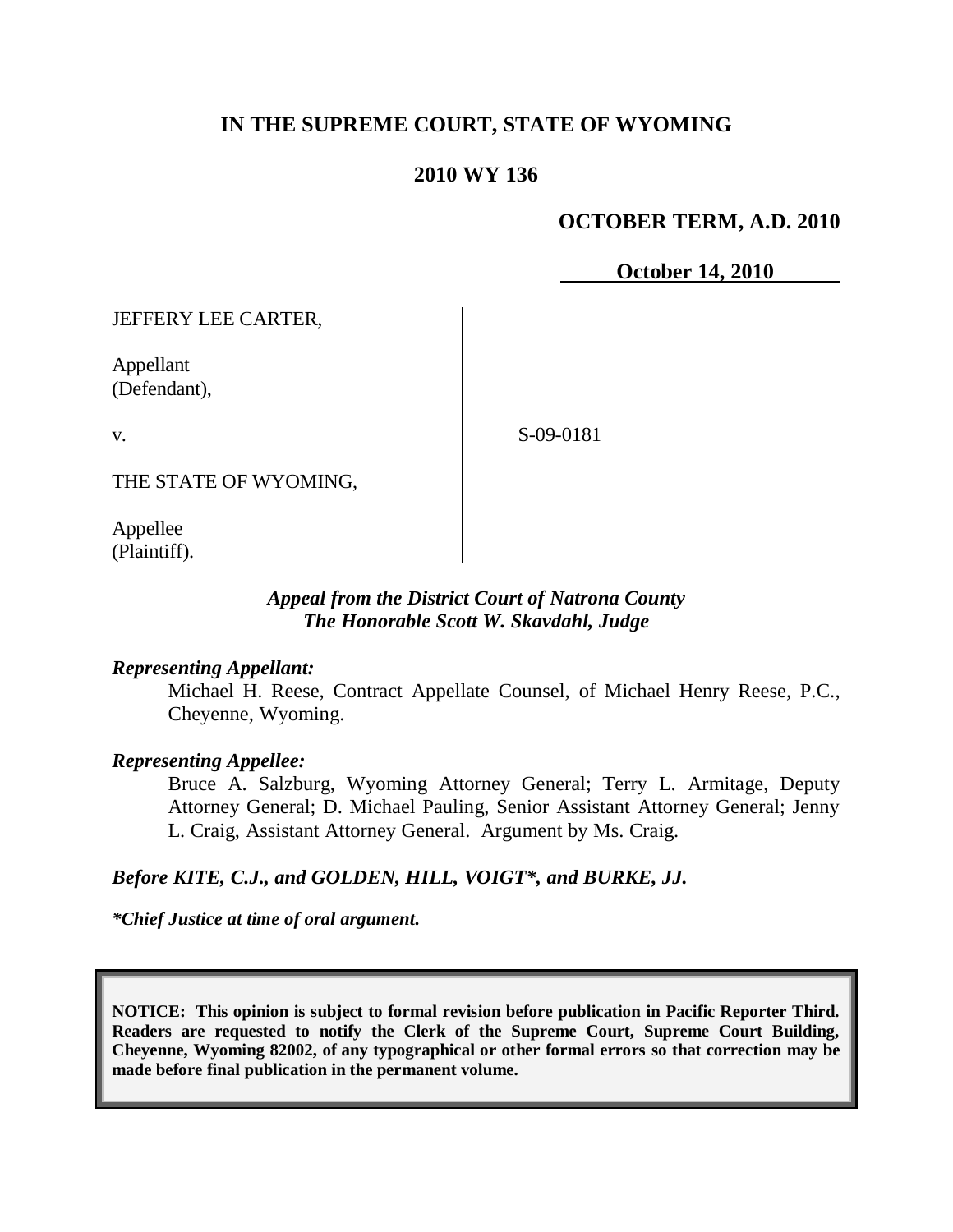#### **VOIGT, Justice.**

[¶1] Jeffery Lee Carter (Carter) was tried by a jury and convicted of the second-degree murder of Johnny Shane Moody (Moody). Carter appeals from the Judgment and Sentence, arguing prosecutorial misconduct and ineffective assistance of trial counsel. Finding no prejudicial error, we affirm.

#### **ISSUES**

[¶2] 1. Did the prosecutor commit misconduct by referring to Carter as the "black guy" and Moody as the "white guy"?

2. Was trial counsel ineffective?

#### **FACTS**

[¶3] During an argument that turned into a physical altercation, Carter stabbed Moody, killing him. Carter was arrested for, charged with, and eventually convicted of seconddegree murder. He was subsequently sentenced to incarceration for not less than thirtyfive years, nor more than forty-five years, with credit for time served. Carter appeals from the Judgment and Sentence arguing prosecutorial misconduct and several instances of ineffective assistance of trial counsel. Finding no prosecutorial misconduct or ineffective assistance of trial counsel, we affirm.

## **DISCUSSION**

# *Did the prosecutor commit misconduct by referring to Carter as the "black guy" and Moody as the "white guy"?*

[¶4] Carter claims that the prosecutor committed misconduct by repeatedly referring during the trial to him as the "black guy" and to Moody as the "white guy." Carter further claims that these comments deprived him of a fair trial and an impartial jury guaranteed to him by principles of due process and the Sixth Amendment to the United States Constitution as applied to the states through application of the Fourteenth Amendment to the United States Constitution. Regarding claims of prosecutorial misconduct, we have said the following:

> Claims of prosecutorial misconduct are settled in reference to the entire record and hinge on whether a defendant's case has been so prejudiced that the defendant did not have a fair trial. *Arevalo v. State*, 939 P.2d 228, 230 (Wyo. 1997). The propriety of a closing argument is considered in the context of the entire argument. *Id.* Reversal is warranted when a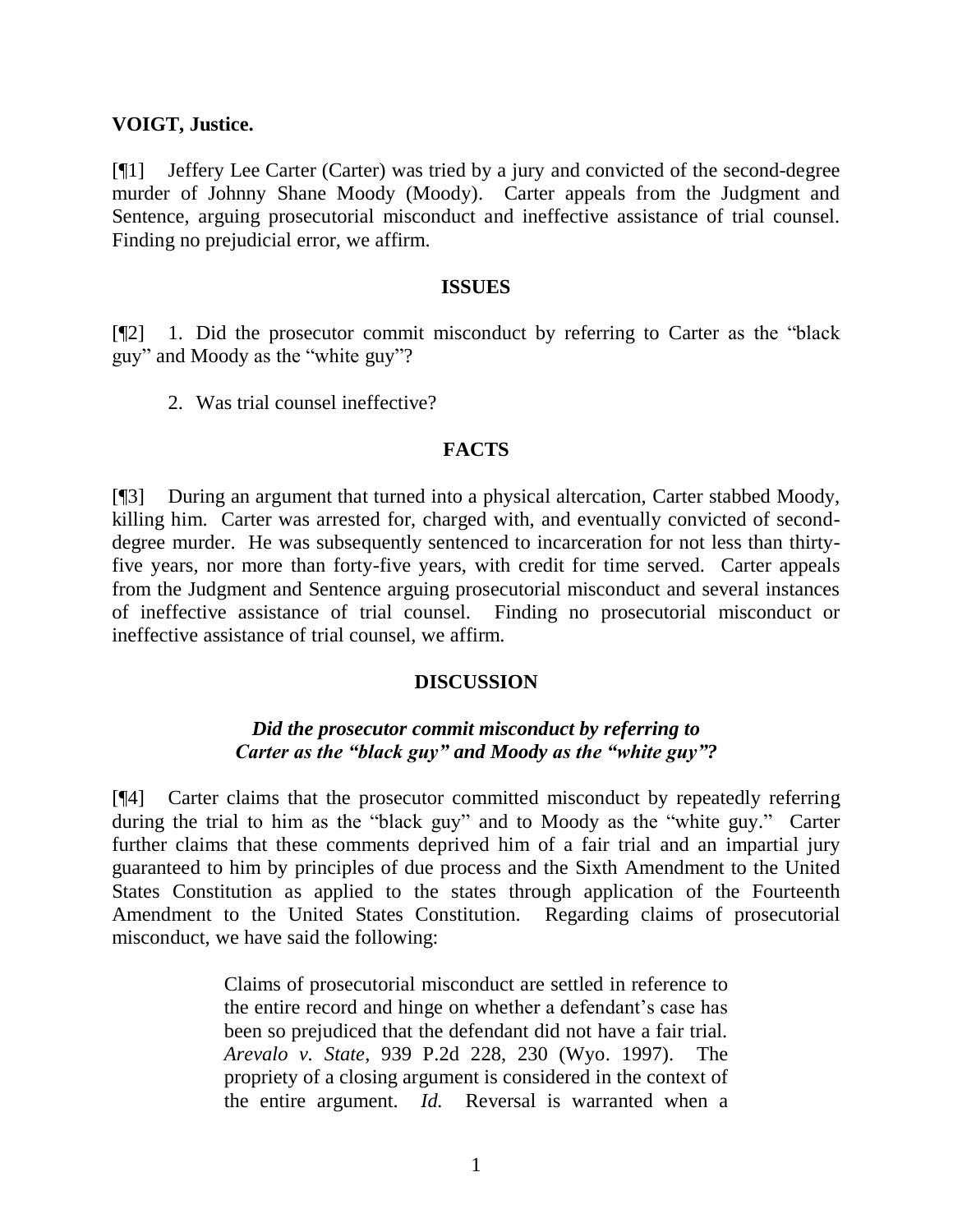reasonable possibility exists that, absent the error, the appellant may have enjoyed a more favorable verdict. *Id.*

*Campbell v. State*, 999 P.2d 649, 663 (Wyo. 2000). No objection was made at trial to the alleged improper comments by the prosecutor, so we apply a plain error analysis. *Id.* Accordingly, in order for Carter to prevail on appeal, he must demonstrate

> that the record clearly shows an error that transgressed a clear and unequivocal rule of law which adversely affected a substantial right. Reversal of a conviction on the basis of prosecutorial misconduct, which was not challenged in the trial court, is appropriate only when there is a substantial risk of miscarriage of justice.

*Burton v. State*, 2002 WY 71, ¶ 13, 46 P.3d 309, 314 (Wyo. 2002) (internal quotations and citations omitted).

[¶5] As support for his contention that the prosecutor committed misconduct, Carter points to numerous times throughout the trial in which the prosecutor and witnesses made reference to him as the "black guy" and Moody as the "white guy." On appeal, the State does not contest the fact that the record clearly reflects the prosecutor's repeated use of the phrases "black guy" and "white guy" throughout the trial.

 $[$ [6] Having satisfied the first prong of the plain error test – that the record clearly reflects the alleged error – we turn to the second prong to determine whether the alleged error violated a clear and unequivocal rule of law. Carter points to numerous cases to support his contention that the prosecutor, by referring to him as the "black guy" and Moody as the "white guy," violated a clear and unequivocal rule of law prohibiting such comments. The consistent theme throughout the cases cited by Carter, and others dealing with this particular issue, is the desire to remove illegitimate references to race from judicial proceedings to the fullest extent possible. *See State v. Garrett*, 681 A.2d 362, 367-68 (Conn. App. Ct. 1996) (prosecutor"s comment in closing argument telling the jury not to let the defendant hide behind his "blackness," which was in response to defendant claiming he was being prosecuted for being black, was error, but not prejudicial); *Reynolds v. State*, 580 So.2d 254, 255-57 (Fla. Dist. Ct. App. 1st Dist. 1991) (In a sexual battery case involving black defendant and white victim, prosecutor's comments, such as asking jury to think about "how embarrassing it is for an 18-year old white girl from Crestview to admit she was raped by a black man," were held to have improperly injected race into the trial and violated defendant"s right to fair trial.); *State v. Varner*, 643 N.W.2d 298, 302-05 (Minn. 2002) (statement made by white juror to another juror regarding the area where crime was committed as being the "miracle mile" because it was a miracle if a white person could walk through that area without being beaten or robbed held improper and prejudicial); and *Clark v. State*, 59 So. 887, 888 (Miss. 1912) (denial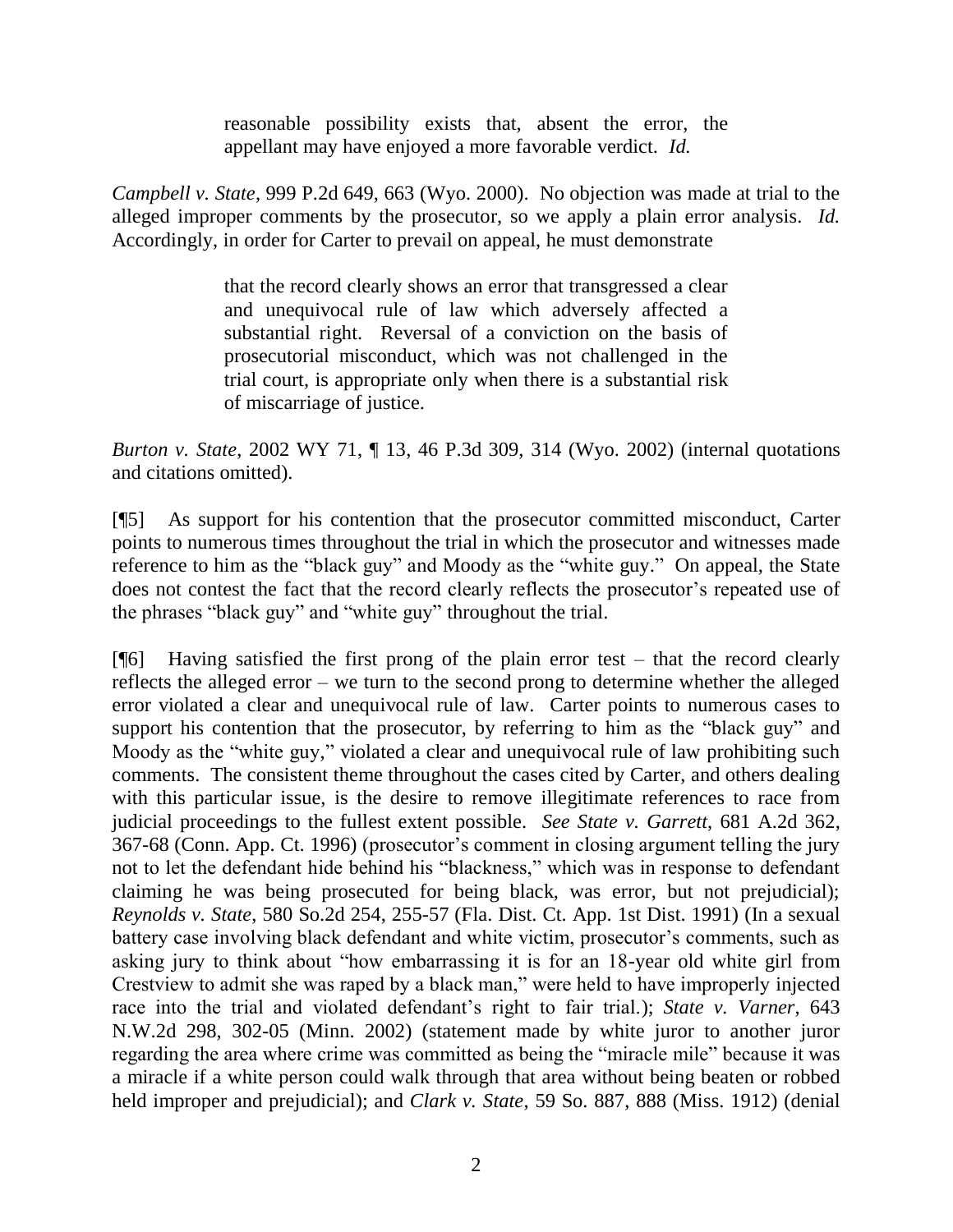of black defendant"s request for instruction stating that "he is entitled to be tried by the same rules of evidence and law as if he were a white man" upheld). We continue to recognize that core principle as a prerequisite to a fair trial, but we also follow the reasoning found in this Court's jurisprudence, and others, which recognize legitimate exceptions to the general principle that race should be excluded to the fullest extent possible. *See Campbell*, 999 P.2d at 663 (prosecutor's references to victim being mixed race and defendant's boyfriend being white were legitimate grounds for the use of race as it established motive for abuse of the child); *State v. Hill*, 414 S.E.2d 73, 76-77 (N.C. Ct. App. 1992) (Use of defendant's and victim's skin color as a means of identification was not error and "did not cause the issue of race to improperly "dominate the defendant"s trial.""); *Lee v. State*, 560 P.2d 226, 233 (Okla. Crim. App. 1977) (prosecutor"s request for witness to provide description of robbers and witness"s response using their race as descriptions was "legitimate and proper").

[¶7] Turning to the present case, we find that the best way to demonstrate how the phrases "white guy" and "black guy" were used throughout the trial is to provide samples of testimony. For brevity"s sake, we are not quoting every portion of the record that contains those phrases, but we have reviewed the entire record and determined that the following samples are representative of the context and purpose for which the phrases were used throughout the remainder of the unquoted portions of the record. For instance, the following colloquy between the prosecutor and one of the witnesses, who did not know the names of Carter or Moody, shows that the witness described them based, in part, on race when asked to identify the parties involved in the fight. This colloquy demonstrates the prosecutor's attempts to use descriptive features that other witnesses relied on to identify Carter and Moody, such as the color of Carter"s shirt and the fact that Moody was not wearing a shirt, in order to make all of the witnesses' testimony consistent and clear to the jury.

- Q. Okay. How many people were down by the trash cans?
- A. There was [sic] two, maybe three people.
- Q. Okay. What were they doing?
- A. Arguing.

Q. Okay. Describe the people that are arguing for me. What do they look like?

A. One person was black; the other person was a heavy-set white person.

Q. Okay. The – the white guy, does he have a shirt on?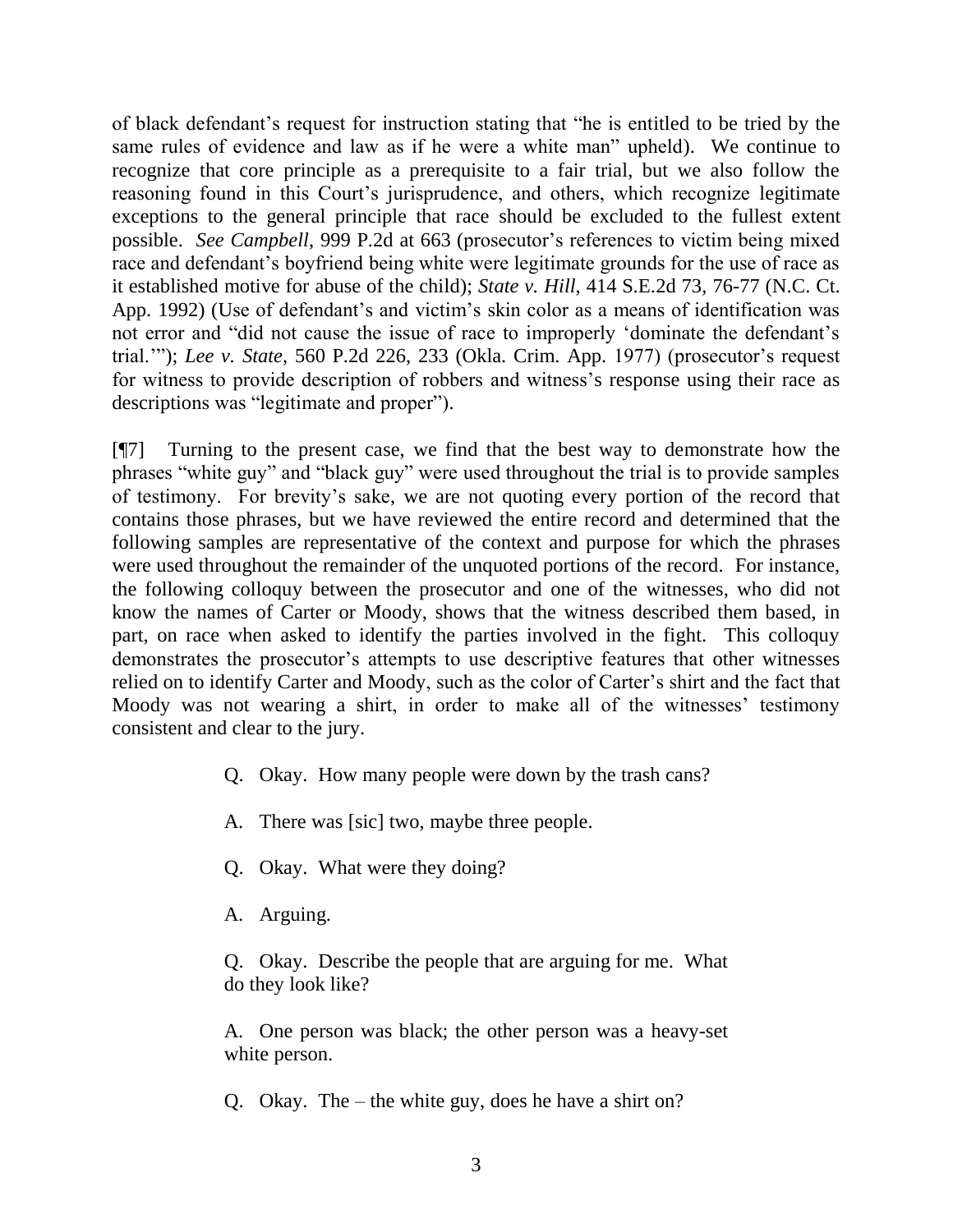- A. No.
- Q. Okay. The black guy, does he have a shirt on?
- A. Yes.
- Q. How would you describe that shirt?
- A. I am sorry. I don"t remember –
- Q. Okay.
- A. what color.

Q. Do you remember describing it to the police as a tan shirt with a big stripe on it?

A. Yes.

[¶8] While some witnesses used race to identify Moody and Carter, several witnesses who testified, including people who witnessed the murder and police officers who were first on the scene, knew the names of Moody and Carter and could identify them without the need to mention their respective race. For example, when the State questioned a witness who knew both Carter and Moody, the prosecutor attempted to tie that witness's testimony to what previous witnesses had testified:

> Q. Who were the – who were the individuals that were arguing as you witnessed that standing at the end of the balcony?

A. Jeff and John.

- Q. Okay. Jeff meaning Mr. Carter?
- A. Yes.
- Q. And John meaning Mr. Moody?
- A. Yes.

. . . .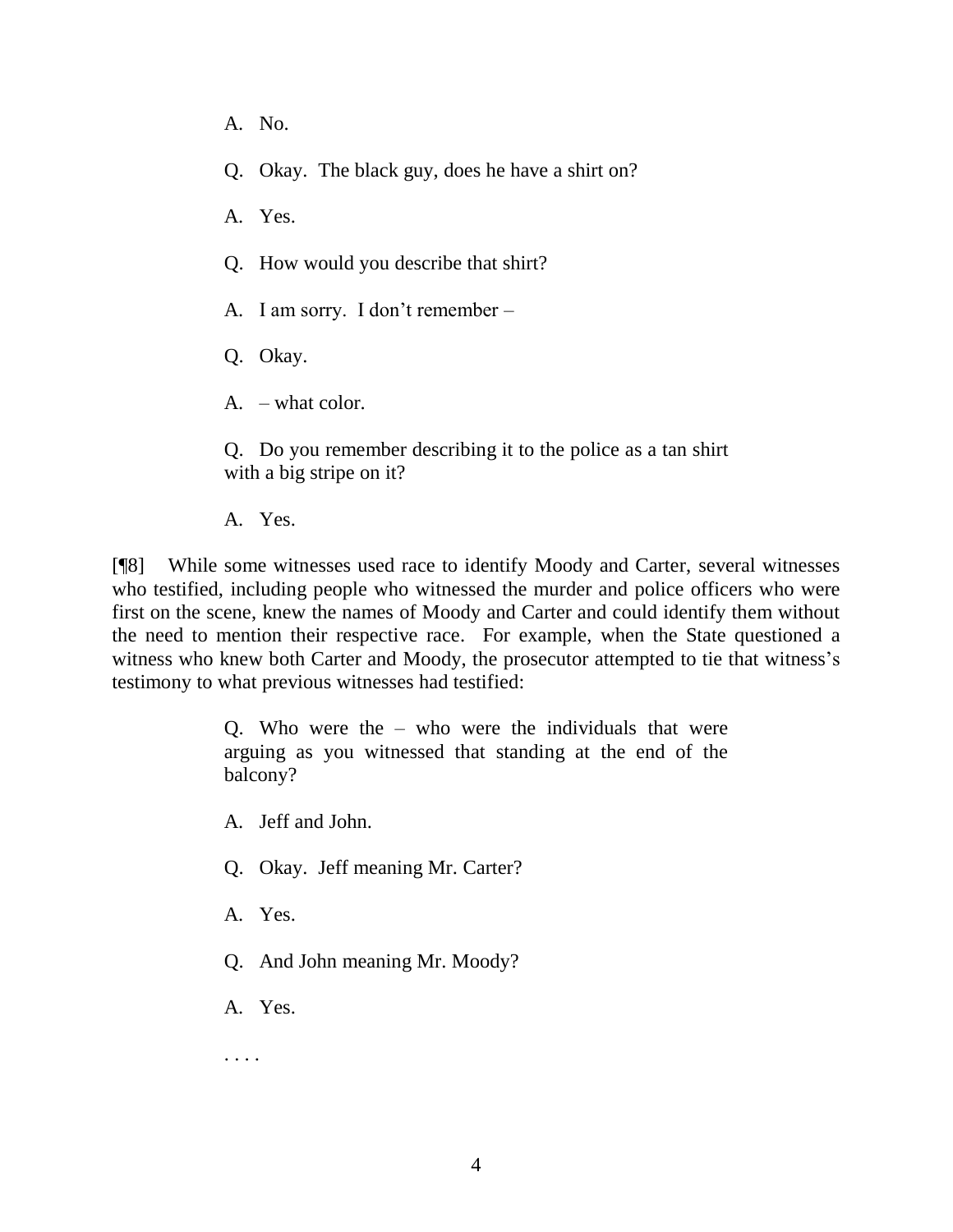Q. Okay. And then Renee comes into the picture; what does she do?

A. She starts hitting Moody.

Q. She starts hitting Mr. Moody?

A. Yeah.

Q. Okay. Now, did you notice . . . what kind of clothing that Mr. Moody was wearing at that time?

A. He didn"t have no shirt on.

During yet another witness's testimony  $-$  a witness who knew Carter, but did not know Moody – the following exchange occurred between her and the prosecutor:

> Q. Okay. And do you know – in the time that you lived here, did you ever become acquainted with the defendant, Jeff Carter?

A. Yes, sir.

Q. Okay. Can you just tell us how it was that you met Mr. Carter?

A. (No response.)

Q. Maybe I"ll ask you this, it might help to clarify: How long have you known Mr. Carter?

A. Since May.

Q. May of this year?

A. Yes, Sir.

. . . .

Q. Okay. Now . . . did you have occasion, also, to ever meet a man by the name of John Shane Moody?

A. No, sir.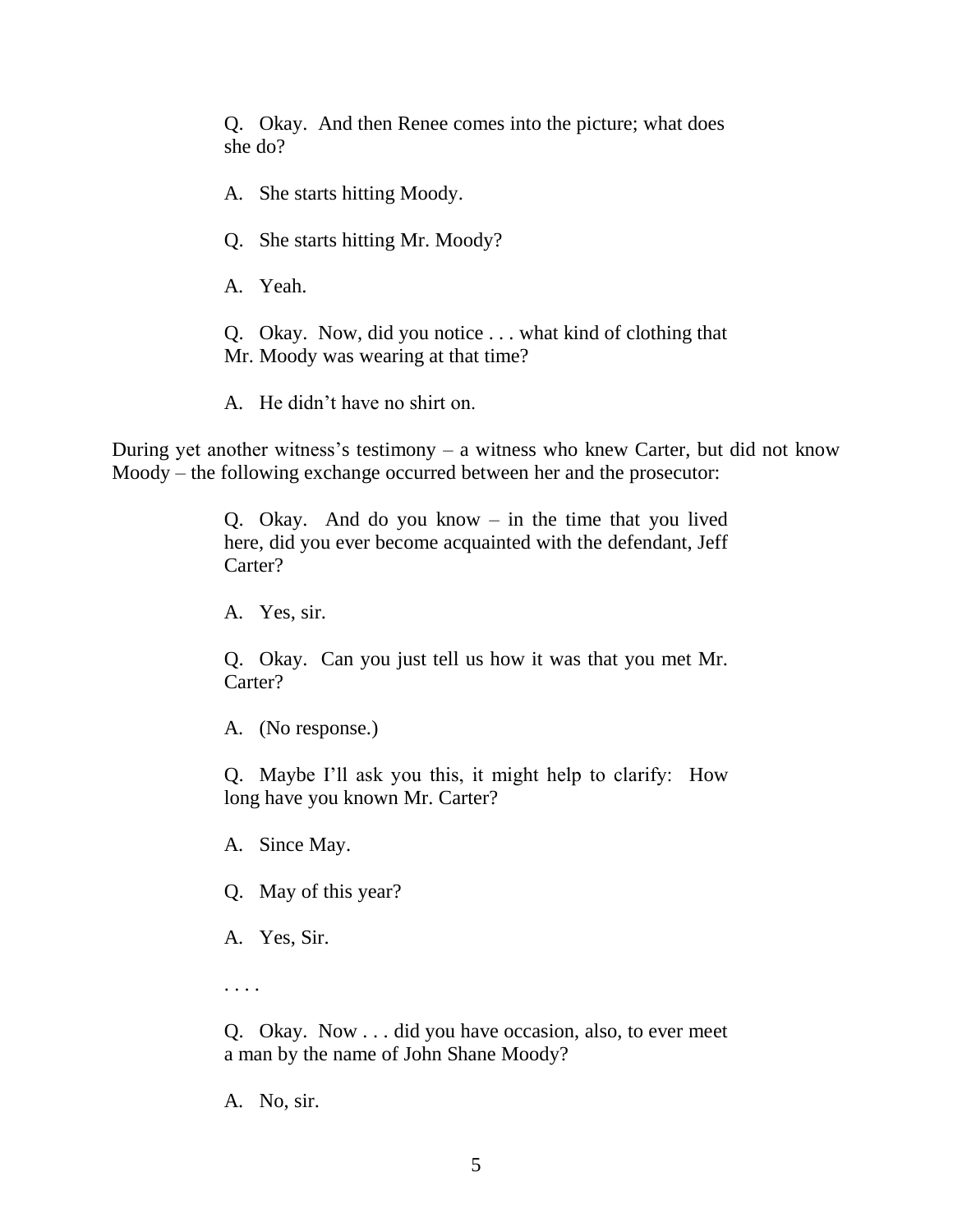Q. Did you ever have occasion to meet a man by the name of Shane?

A. No, sir.

Q. Okay. Do you recall an incident at all in a laundromat involving the defendant Jeff Carter and another man?

A. Yes, sir.

. . . .

Q. Okay. And you were there visiting another friend?

A. Yeah, I was just sitting there.

Q. Okay. And at some point, Mr. Carter showed up?

A. Yes, sir.

Q. Okay. Now, at some point did another gentleman show up?

A. Yes, sir.

Q. Okay. What happened when this other – how would you describe this other gentleman?

A. He was a white man to me at that time.

Q. Okay.

A. And he told –

Q. Did you know his name?

A. No, sir, at the time I didn"t.

Q. Okay. He's a white man. Can you describe him for us, please?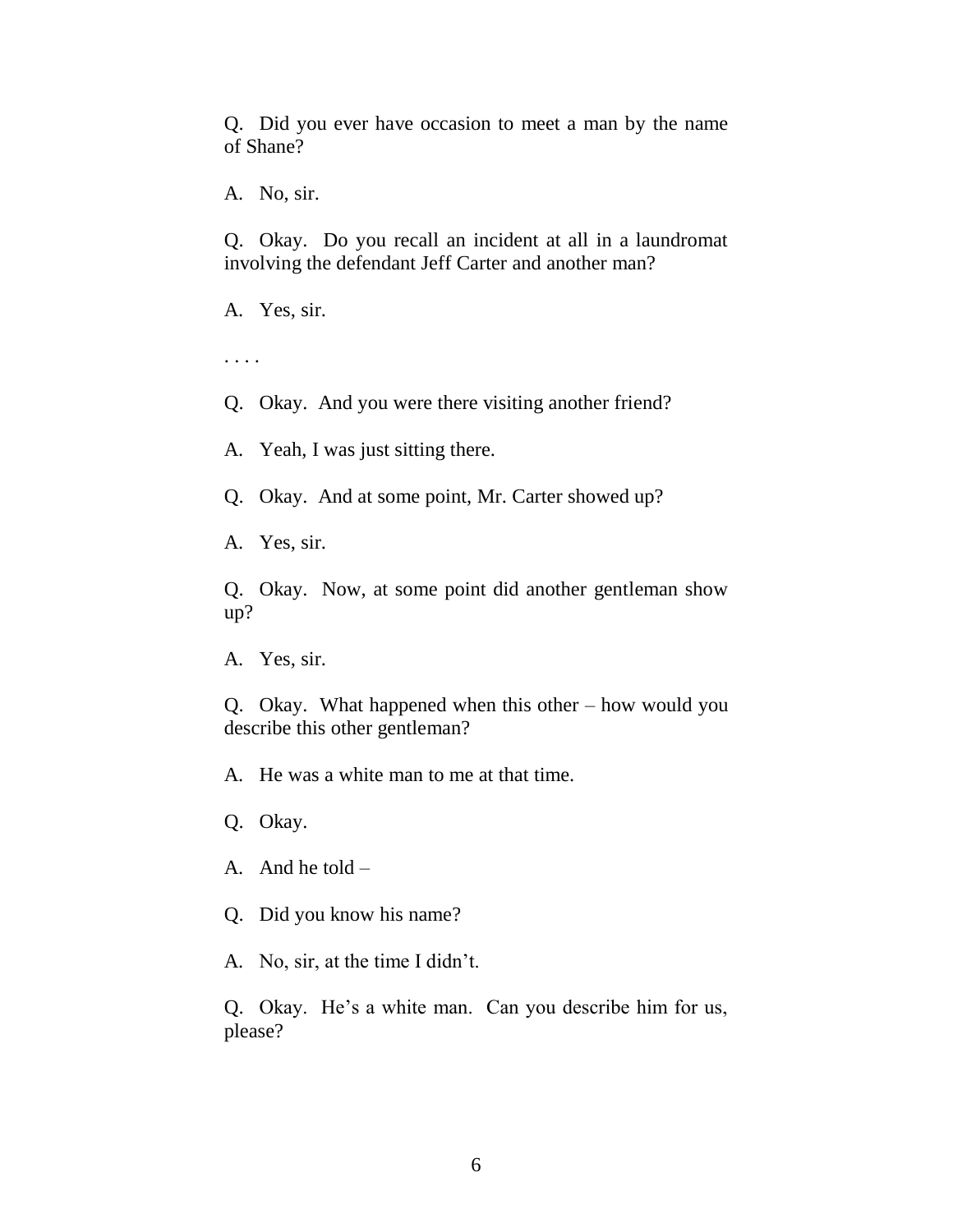A. He"s about my height and had brown hair, and he didn"t have a shirt on. He had some shorts, and he camed [sic] up and he approached Jeff. . . .

[¶9] We also find relevant the fact that Carter"s trial counsel also used race as a means of description when questioning witnesses unfamiliar with Carter or Moody"s names. One such instance is as follows:

> Q. Where was Mr. Carter when you saw – when you came out and looked down in the middle of the street?

> A. He was standing on the left side of the gentleman in front of him.

Q. Okay. This left side of –

A. This side.

Q. Would be of the white guy with no shirt?

A. Yes.

. . . .

Q. Okay. And so there were – was it three individuals facing towards him?

A. Well, the gentleman that  $-$  or gentleman or female  $-$  I couldn"t tell you if it was male or female standing behind the tree. I don"t know where they were facing. But the two that I could clearly see was facing the white man.

[¶10] Although Carter is correct that there is an abundant use of the phrases "white guy" and "black guy" throughout the record, we cannot say that the use of those phrases was for anything other than the legitimate purpose of describing the actors involved, and such use was not intended to inflame the jury or prejudice Carter. Rather, the phrases were used as a means to describe the actors involved, including the defendant and victim. The race of the defendant and victim was obvious to the jury and the use of those phrases told them nothing they did not already know from their own courtroom observations. *See State v. Kirk*, 472 P.2d 237, 239, 240 (Kan. 1970) (The prosecutor's question to witness as to whether witness knew "the young colored gentleman sitting at the table" was not a violation of defendant's substantive right to a fair trial as "[t]he jury was told nothing it did not already know from courtroom observation, and from evidence properly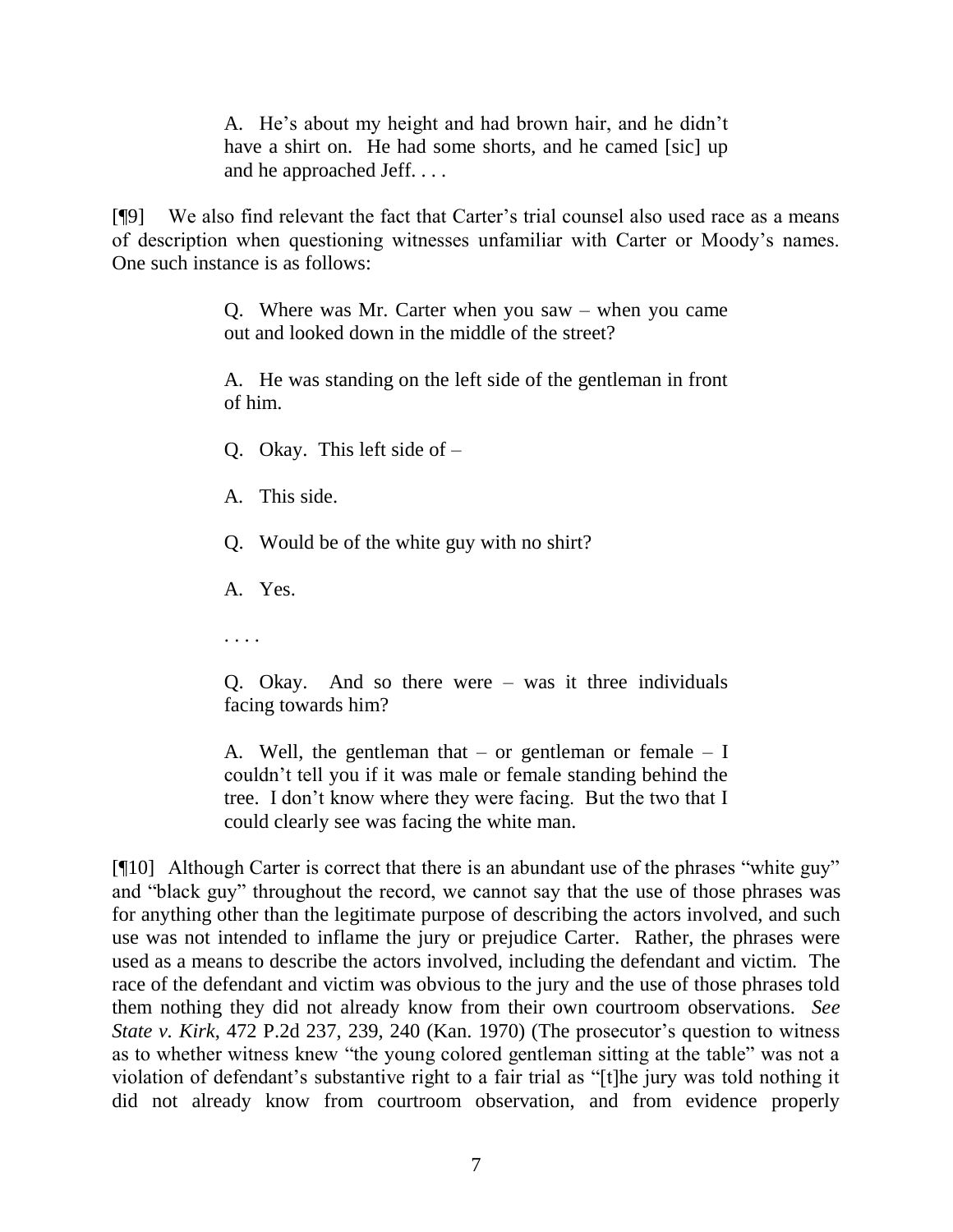admitted."). Because we cannot say that the prosecutor's use of the phrases "black guy" and "white guy" as a means of describing the defendant and the victim violated any clear and unequivocal rule of law, Carter has failed to prove plain error.

[¶11] Carter also claims that it was error to admit into evidence and that he was prejudiced by the admission into evidence of his videotaped interrogation where the detectives make several references to the victim as the "white guy." Specifically, Carter takes exception to a portion of the video where one of the detectives, in the course of trying to get Carter to tell them what happened, offers the following possible explanation: "Some white guy that thought he was gonna get the better of you. Why don"t you sit up here and talk to us." Carter did not object to this at trial and therefore we review this claim of error under plain error. Because the video clearly depicts the scene about which Carter complains, the first prong of plain error is satisfied. Regarding the second and third prongs of the plain error analysis – that the prosecutor violated a clear and unequivocal rule of law and that it adversely affected a substantial right – we note that this is not a situation where the prosecutor was interjecting race into the trial in an attempt to prejudice or disparage Carter, but rather these were comments made in the course of the detectives" investigation. One of the witnesses testified that he heard the defendant say, "You don't mess with a black man, he'll stick you or shoot you." Apparently, the detectives were following up on the possibility of race as a possible motive for the crime. Furthermore, this particular comment made up a small portion of the interrogation video and overall trial. *See Garrett*, 681 A.2d at 368 (Improper racial comments made by prosecutor did not warrant reversal because they "were restricted to a very brief segment of the state"s entire closing argument. . . . and did not pervade the entire trial."). Additionally, the evidence of Carter's guilt was quite strong, especially considering the number of witnesses who testified to seeing Carter be the aggressor in the fight and then observing Carter stab Moody. Under these circumstances, we cannot say that playing that portion of the video was error, or that it violated Carter"s substantial rights. Accordingly, Carter has failed to prove plain error.

# *Was trial counsel ineffective?*

[¶12] Carter alleges that his trial counsel was ineffective for three reasons: (1) failing to object to the "white guy" and "black guy" comments discussed above; (2) failing to file a motion to suppress Carter's statements made to the police and replayed to the jury; and (3) calling a defense witness who was impeached by the State. Regarding claims of ineffective assistance of trial counsel, we have said the following:

> An appellant claiming ineffective assistance of counsel must demonstrate on the record that: 1) counsel's performance was deficient and 2) prejudice resulted. *Hirsch v. State*, 2006 WY 66, ¶ 15, 135 P.3d 586, 594 (Wyo. 2006), citing *Strickland v.*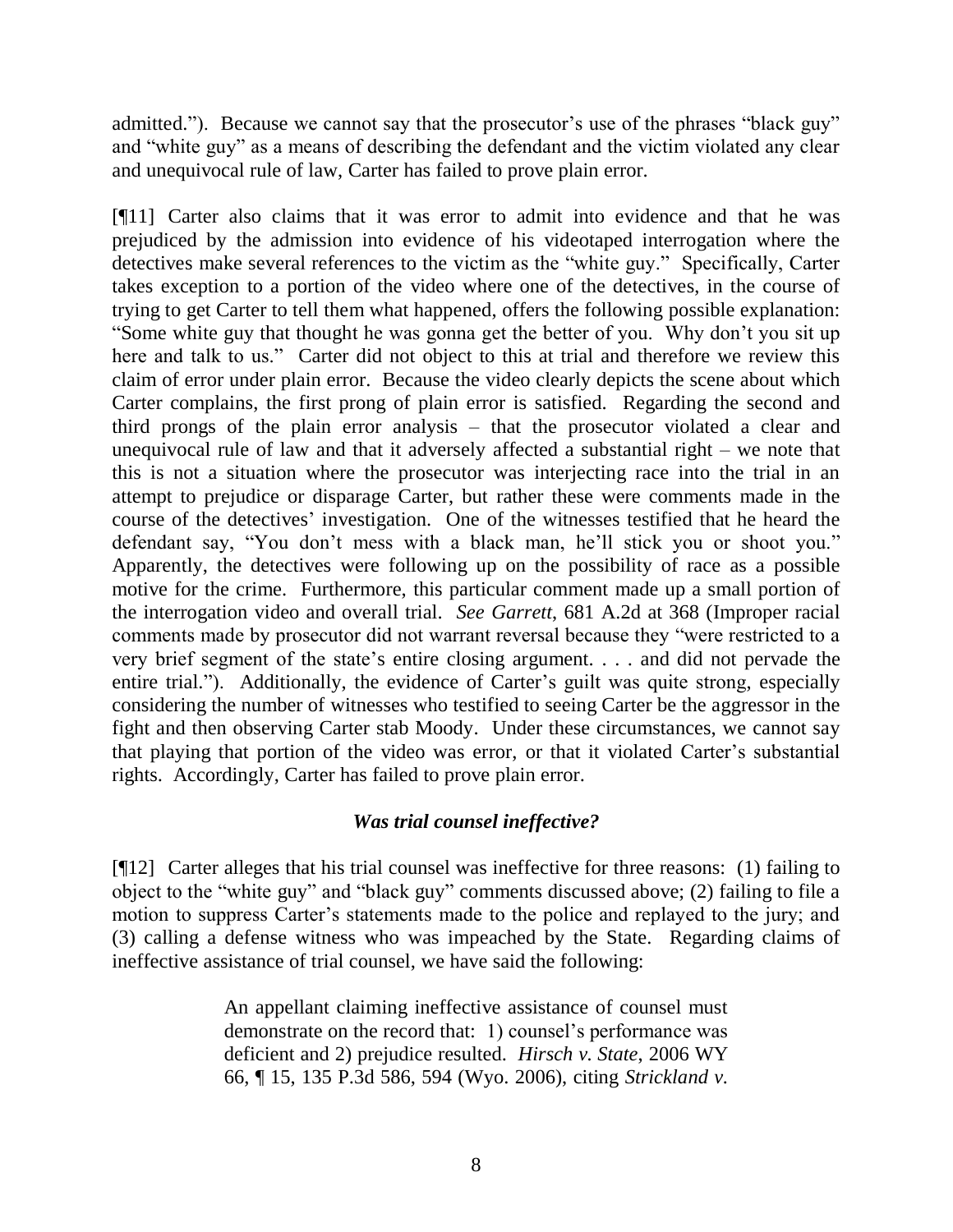*Washington*, 466 U.S. 668, 687, 104 S.Ct. 2052, [2059], 80 L.Ed.2d 674 (1984). Both components of the ineffectiveness inquiry are mixed questions of law and fact. *Strickland*, 466 U.S. at 698, 104 S.Ct. [at 2070]. Our review, therefore, is *de novo. United States v. Owens*, 882 F.2d 1493, fn. 16 (10th Cir. 1989).

When reviewing a claim of ineffective assistance of counsel, the paramount determination is whether, in light of all the circumstances, trial counsel"s acts or omissions were outside the wide range of professionally competent assistance. *Hirsch*, ¶ 15, 135 P.3d at 593. We indulge a strong presumption that counsel rendered adequate assistance and made all significant decisions in the exercise of reasonable professional judgment. *Id.* Under the two-prong standard articulated in *Strickland*, to warrant reversal on a claim of ineffective assistance of counsel, an appellant must demonstrate that his counsel failed to render such assistance as would have been offered by a reasonably competent attorney and that counsel"s deficiency prejudiced the defense of the case. *Id.* "The benchmark for judging any claim of ineffectiveness must be whether counsel"s conduct so undermined the proper functioning of the adversarial process that the trial cannot be relied on as having produced a just result." *Id.*, quoting *Strickland*, 466 U.S. at 686, 104 S.Ct. [at 2064].

The burden of proving that counsel was ineffective rests entirely on the appellant. *Martinez v. State*, 2006 WY 20, ¶ 23, 128 P.3d 652, 663 (Wyo. 2006). The appellant must also demonstrate the existence of a reasonable probability that, absent the deficiency in counsel"s performance, the result of the proceedings would have been different. *Id.* A failure to make the required showing of either deficient performance or sufficient prejudice defeats an ineffectiveness claim. *Id.* An ineffectiveness claim may be disposed of solely on the ground of lack of sufficient prejudice. *Id.* When ineffective assistance of counsel is alleged due to counsel"s failure to file a suppression motion, prejudice to a defendant can only be shown where, had the motion been made, it would have been granted, and had the evidence been suppressed, only a limited amount of evidence remained to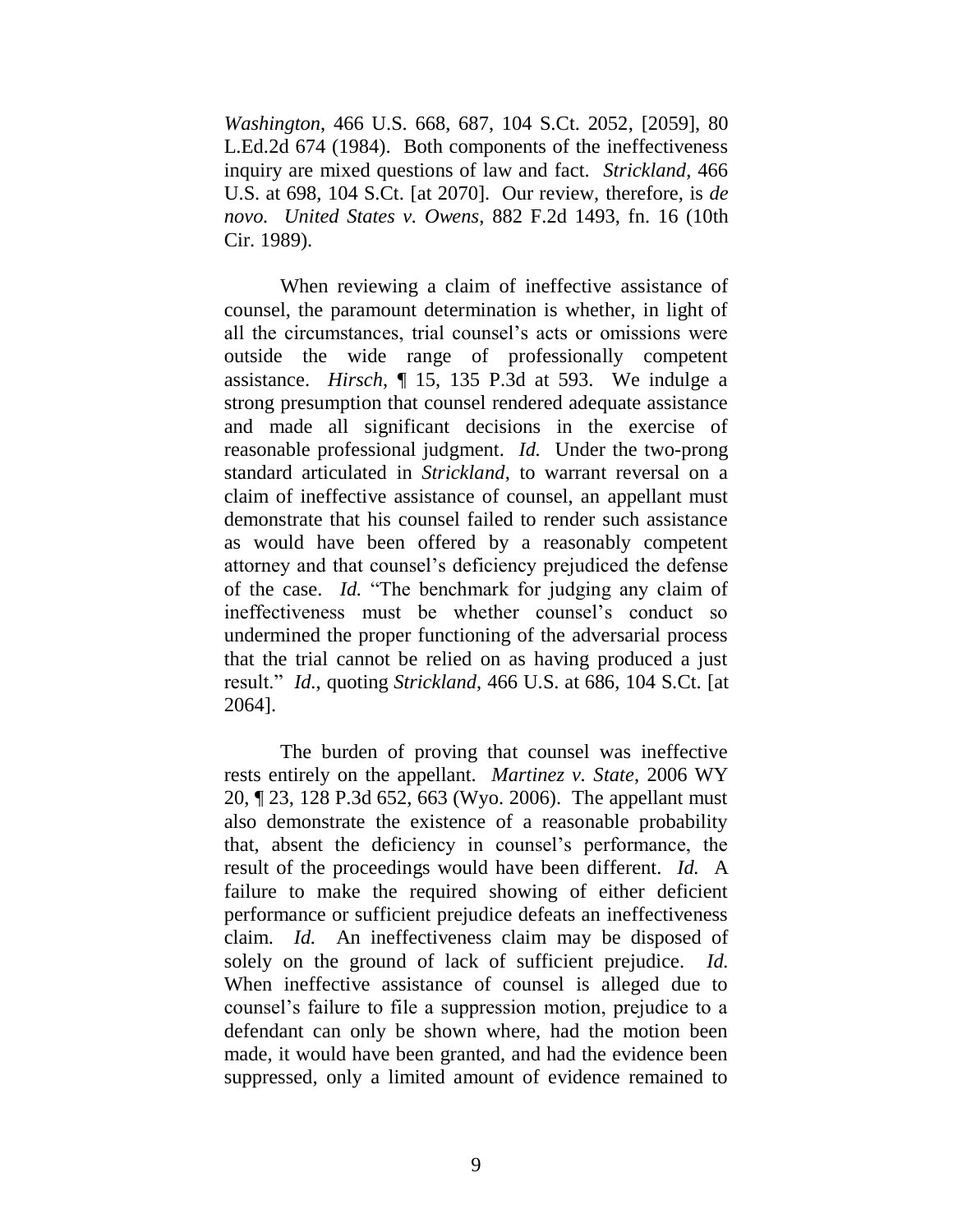support a conviction. *Grissom v. State*, 2005 WY 132, ¶ 12, 121 P.3d 127, 132-33 (Wyo. 2005).

*Dettloff v. State*, 2007 WY 29, ¶¶ 17-19, 152 P.3d 376, 382-83 (Wyo. 2007).

# **1. Failing to object to the "white guy" and "black guy" comments**

[¶13] As noted above, we find no error in the use of the phrases "white guy" and "black guy" in the context in which they were used to describe the actors involved in this case. Additionally, with regard to the comments made by the detectives on the interrogation video, even if that portion of the video was played in error, which we have not concluded, Carter has not proven that it prejudiced him to the extent that the outcome of the trial would have been different, given the remaining amount of evidence against him. Accordingly, Carter has failed to prove ineffective assistance of trial counsel.

# **2. Failing to file a motion to suppress**

[¶14] Carter claims that his trial counsel was ineffective for failing to file a motion to suppress the interrogation video, which was played for the jury. Specifically, Carter argues that his statements were involuntary because the detectives who were interviewing him would not allow him to sleep, and Carter's trial counsel's failure to file a suppression motion, on that ground, constitutes ineffectiveness.

[¶15] The first step in determining whether Carter's trial counsel was ineffective is to determine whether Carter's statements to detectives were involuntary. If they were voluntary, the motion would have been unsuccessful, and no prejudice resulted from the failure to bring the motion. *Dettloff*, 2007 WY 29, ¶¶ 17-19, 152 P.3d at 382-83 (If a suppression motion would have been brought, but denied, the defendant suffers no prejudice from the failure to bring such a motion.). The law relating to voluntariness of statements in Wyoming was stated in *State v. Evans*, 944 P.2d 1120 (Wyo. 1997):

> Confessions, admissions, and statements are constitutionally required to be voluntary by the Fifth and Fourteenth Amendment of the United States Constitution and by Art. 1, § 6 of the Wyoming Constitution. *Lego v. Twomey*, 404 U.S. 477, 478, 92 S.Ct. 619, 621, 30 L.Ed.2d 618 (1972); *Black v. State*, 820 P.2d 969, 971 (Wyo. 1991). The voluntariness requirement has been a part of the United States Supreme Court's constitutional jurisprudence since its decision in *Bram v. United States*, 168 U.S. 532, 542, 18 S.Ct. 183, 187, 42 L.Ed. 568 (1897). Additional constitutional requirements concerning voluntariness were imposed by the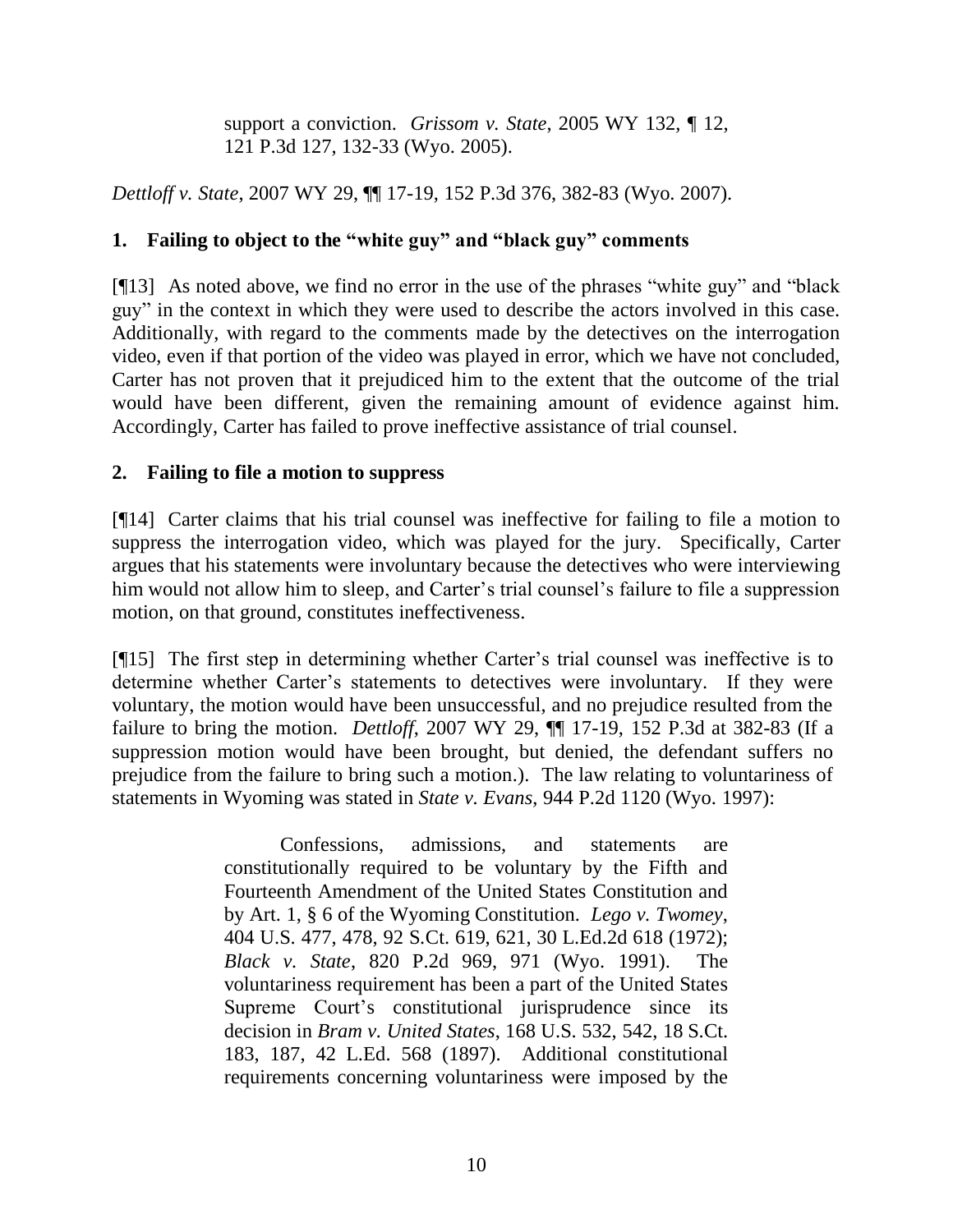Court"s decision in *Miranda v. Arizona*, 384 U.S. 436, 86 S.Ct. 1602, 16 L.Ed.2d 694 (1966), for custodial interrogations.

It is well established, however, that satisfying *Miranda* does not resolve the question of voluntariness. A confession may be found involuntary because of the means used to obtain it. *Coyote v. United States*, 380 F.2d 305, 310 (10th Cir. 1967), *cert. denied*, 389 U.S. 992, 88 S.Ct. 489, 19 L.Ed.2d 484 (1967); *People v. Scott*, 198 Colo. 371, 600 P.2d 68, 69 (1979). A confession which is the product of either mental or physical coercion by the government is untrustworthy and cannot be used for any purpose in the trial of the case. In Wyoming, the State has the burden of proving by a preponderance of the evidence, under the totality of the circumstances, that a confession, admission, or statement was given voluntarily. *Garcia v. State*, 777 P.2d 603, 606 (Wyo. 1989); *Dodge v. State*, 562 P.2d 303, 308-09 (Wyo. 1977). Admission of an involuntary confession offends due process, whether or not the defendant was in custody when the confession was given. *Black*, 820 P.2d at 971. . . .

. . . .

Statements are made voluntarily if they are the product of a citizen"s free and deliberate choice rather than of governmental intimidation, coercion, or deception. *Bravo* [*v. State*], 897 P.2d [1303,] 1305 [(Wyo. 1995)]. "Involuntariness requires coercive state action, such as trickery, psychological pressure, or mistreatment." *Withrow v. Williams*, 507 U.S. 680, 708, 113 S.Ct. 1745, 1762, 123 L.Ed.2d 407 (1993) (O"Connor, J., concurring) (citing *Colorado v. Connelly*, 479 U.S. 157, 167, 107 S.Ct. 515, 521, 93 L.Ed.2d 473 (1986)). We have held that voluntariness must proceed from the spontaneous suggestion of the citizen"s own mind, free from the influence of any extraneous disturbing cause. *Maki v. State*, 18 Wyo. 481, 487, 112 P. 334, 335 (1911). In *State v. Jones*, 73 Wyo. 122, 276 P.2d 445 (Wyo. 1954), we quoted from Wharton on Criminal Evidence that "even a slight inducement held out by such a person [in a position of authority] renders the confession involuntary." *Jones*, 73 Wyo. at 144, 276 P.2d at 455; *see also Brady v. United States*, 397 U.S. 742, 753, 90 S.Ct.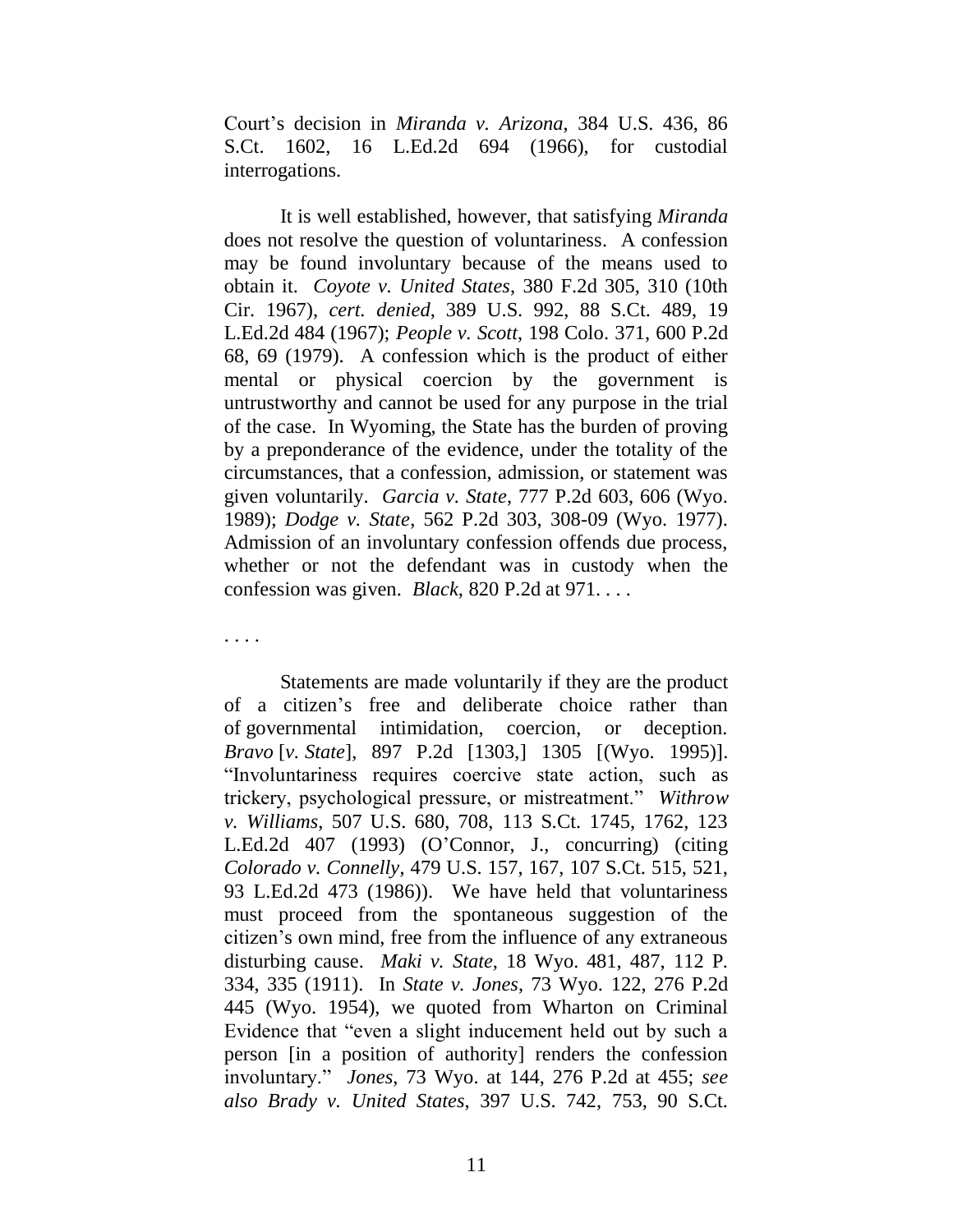1463, 1471, 25 L.Ed.2d 747 (1970) (similarly holding that even a slight inducement will render a statement involuntary). *Jones* quoted approvingly of a New Mexico decision:

> When direct or implied promises made by the person in authority are shown "the law cannot measure the force of the influence thereby produced; neither can the courts determine in what degree they affected the mind of the accused and to what extent they entered into his decision to confess. Hence, the rule is established that, . . . confessions which are made [under such conditions] must be excluded."

*Jones*, 73 Wyo. at 141, 276 P.2d at 453 (quoting *State v. Dena*, 28 N.M. 479, 214 P. 583, 584 (1923)). Our later decisions summarize that a confession offends due process if the suspect"s will was overborne by the police and the suspect's capacity for self-determination was seriously impaired. *Yung v. State*, 906 P.2d 1028, 1034 (Wyo. 1995). In Wyoming, coercive police tactics violate the due process clause of WYO. CONST. Art. 1, § 6 and statements elicited pursuant to these tactics may be suppressed. *Yung*, 906 P.2d at 1035. This Court has not yet decided whether coercion is a necessary predicate to finding that a confession is involuntary under our state constitution; however, coercive government activity is a necessary predicate to finding involuntariness within the due process clause of the Fourteenth Amendment. *Garcia*, 777 P.2d at 606. Once the evidence establishes state actor coercion, a court must consider the effect of that coercion on the defendant"s choice to confess or make an admission or statement. *Id.* Unless the court finds that coercive conduct caused the defendant to speak, the court must find the statement to be voluntary and the statement is admissible. *Id.* We recognize that coercion can be mental as well as physical. *Id.* The use of tricks or factual misstatements in and of themselves does not render a confession involuntary. *Id.*

. . . .

Relevant factors concerning the characteristics of the accused and the details of the interrogation include: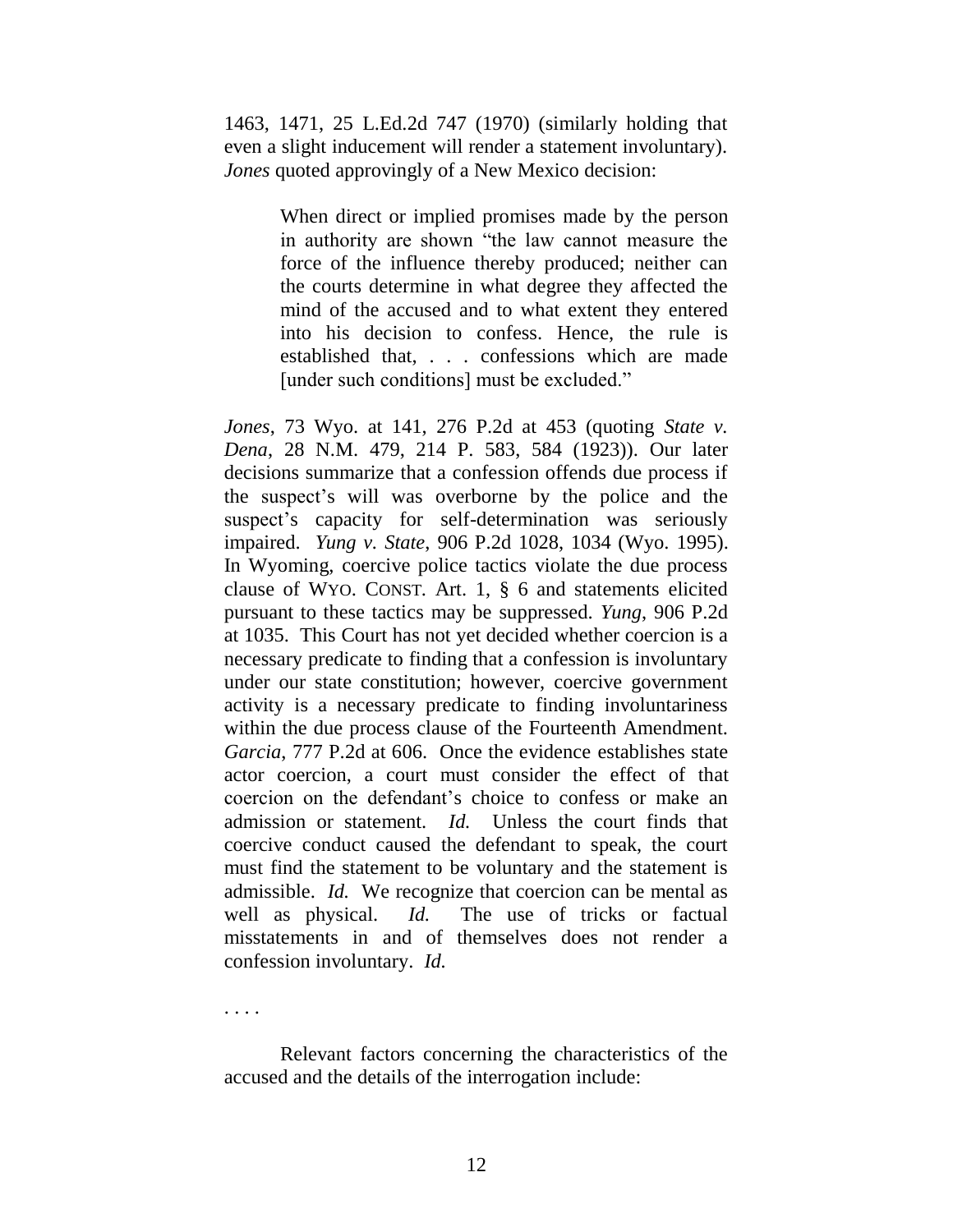whether the defendant was in custody or was free to leave and was aware of the situation; whether *Miranda* warnings were given prior to any interrogation and whether the defendant understood and waived *Miranda* rights; whether the defendant had the opportunity to confer with counsel or anyone else prior to the interrogation; whether the challenged statement was made during the course of an interrogation or instead was volunteered; whether any overt or implied threat or promise was directed to the defendant; the method and style employed by the interrogator in questioning the defendant and the length and place of the interrogation; and the defendant"s mental and physical condition immediately prior to and during the interrogation, as well as educational background, employment status, and prior experience with law enforcement and the criminal justice system.

*People v. Gennings*, 808 P.2d 839, 845 (Colo. 1991); *see also Yung,* 906 P.2d at 1034; *Witt v. State*, 892 P.2d 132, 139-40 (Wyo. 1995); *Vigil v. State*, 859 P.2d 659, 665 (Wyo. 1993); *Dice v. State*, 825 P.2d 379, 386 (Wyo. 1992); *Black*, 820 P.2d at 971-72; *Garcia*, 777 P.2d at 607; *Stone* [*v. State*]*,* 745 P.2d [1344,] 1348 [(Wyo. 1987)]; *Frias v. State*, 722 P.2d 135, 142 (Wyo. 1986).

*Evans*, 944 P.2d at 1124-26.

[¶16] Carter claims that his statements were involuntary because he was sleep deprived and intoxicated at the time of the interrogation.<sup>1</sup> Specifically, Carter points to numerous portions of the interrogation video in which he complains to the detectives that he is "tired" or that he just "wants to sleep" and another portion of the interrogation video in which Carter told the detectives that he had approximately a six pack of beer and a "pint" to drink that night. We have recognized that sleep deprivation and intoxication are factors which can make a statement involuntary. *See Burnett v. State*, 997 P.2d 1023, 1026 (Wyo. 2000) (discussing the requirement that sleep deprivation must be used as a means of coercive state action in order for it to make a statement involuntary (citing

<sup>&</sup>lt;sup>1</sup> Carter also makes a brief general argument that his statements were involuntary because of "deception" by the officers during their interview" of him. However, he does not elaborate on this argument and after reviewing the interrogation video we cannot find a logical basis for this argument. Accordingly, we will not further discuss it. *See Marshall v. State*, 2005 WY 164, ¶ 12, 125 P.3d 269, 274 (Wyo. 2005) ("We have consistently stated that we will not consider claims devoid of cogent argument and citation to legal authority.").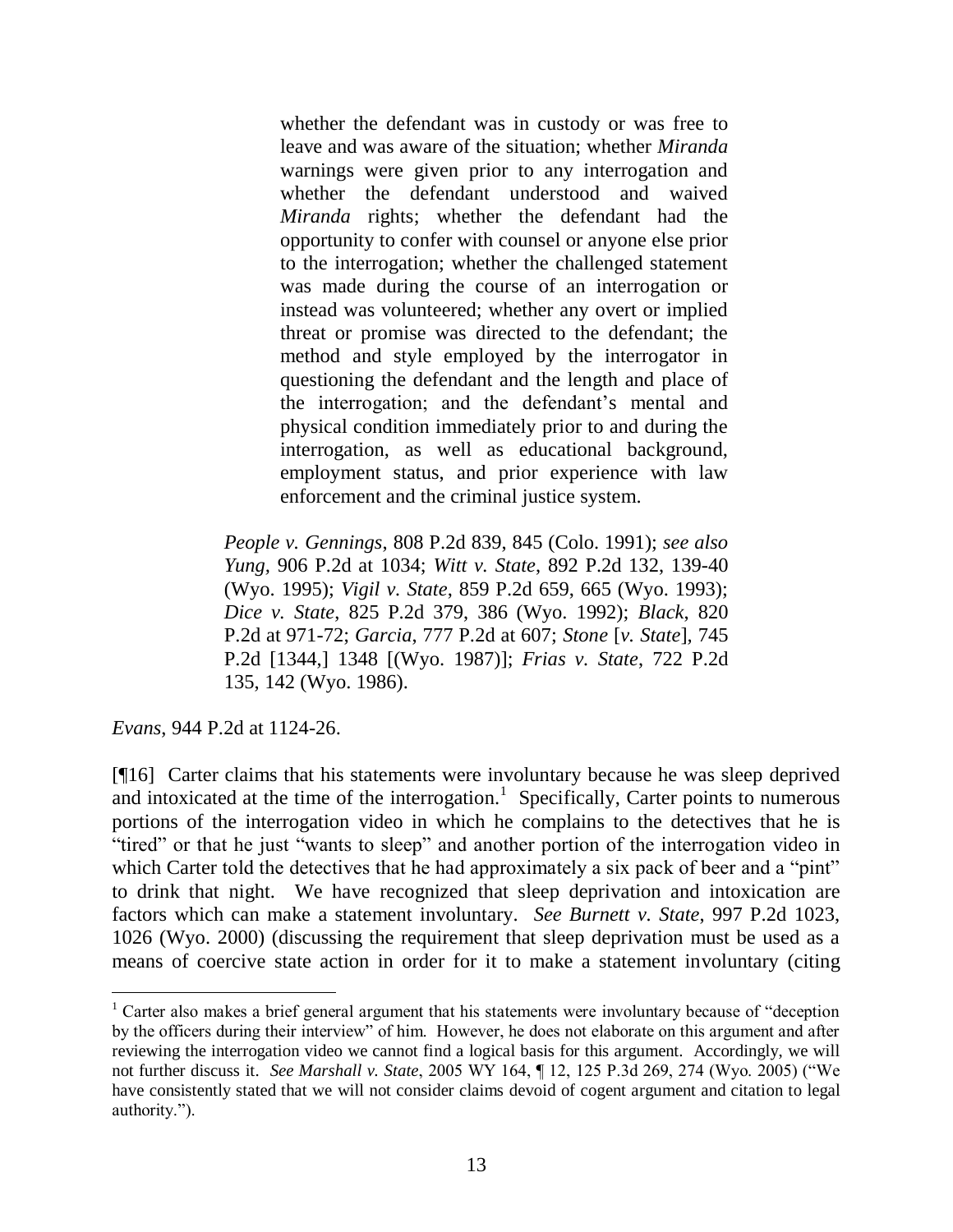*People v. Valdez*, 969 P.2d 208, 213 (Colo. 1998)); *Siler v. State*, 2005 WY 73, ¶ 25, 115 P.3d 14, 26 (Wyo. 2005) (Evidence of intoxication by itself does not render a statement per se involuntary, but will do so if "the impairment [is] so great as to deprive an individual of a capacity to understand the meaning of his statements."); *Lonquest v. State*, 495 P.2d 575, 582 (Wyo. 1972) (same).

[¶17] In the above-cited *Burnett* case, the appellant raised a similar sleep-deprivation argument to that raised here. In *Burnett*, the appellant claimed that her trial counsel was ineffective because her counsel should have pursued a motion to suppress her statement, given to police, arguing that it was involuntary due to getting "very little sleep the night before she gave the statement, she had difficulty standing up to men, and she was wearing her nightgown when she was taken to the police station and interviewed." *Burnett*, 997 P.2d at 1026. In upholding Burnett's statements as voluntarily given, we stated,

> Even if we were to assume, *arguendo*, that Burnett's claims regarding the circumstances of her statement were entirely true, there still was no basis for the suppression of her statement. ""Involuntariness requires coercive state action, such as trickery, psychological pressure, or mistreatment."" *State v. Evans*, 944 P.2d 1120, 1125 (Wyo. 1997) (quoting *Withrow v. Williams*, 507 U.S. 680, 708, 113 S.Ct. 1745, [1762,] 123 L.Ed.2d 407 (1993) (O'Connor, J., concurring)). Absent such coercive state action, we will not determine that a statement is involuntary. *See People v. Valdez*, 969 P.2d 208, 213 (Colo. 1998) ("Absent evidence that the officers deprived Valdez of food and rest as a means of physical punishment, the fact that Valdez happened to be hungry and tired does not support a conclusion that his statements were involuntary[.]").

*Id*. at 1026. Carter attempts to distinguish *Burnett* from this case by stating that the Court in *Burnett* did not find any coercive state action, but in the current case

> the coercive state action is evident on the face of the exhibit, where Mr. Carter is repeatedly refused sleep and told that he will not be allowed to sleep until he answers the questions of the detectives. This echoes the language of *Valdez*, quoted by this Court in *Burnett*, above, only here, there is evidence that Mr. Carter was "deprived . . . of . . . rest."

[¶18] While it is true that Carter requested to be left alone so that he could sleep, the mere fact that the detectives continued to ask Carter for information is not dispositive of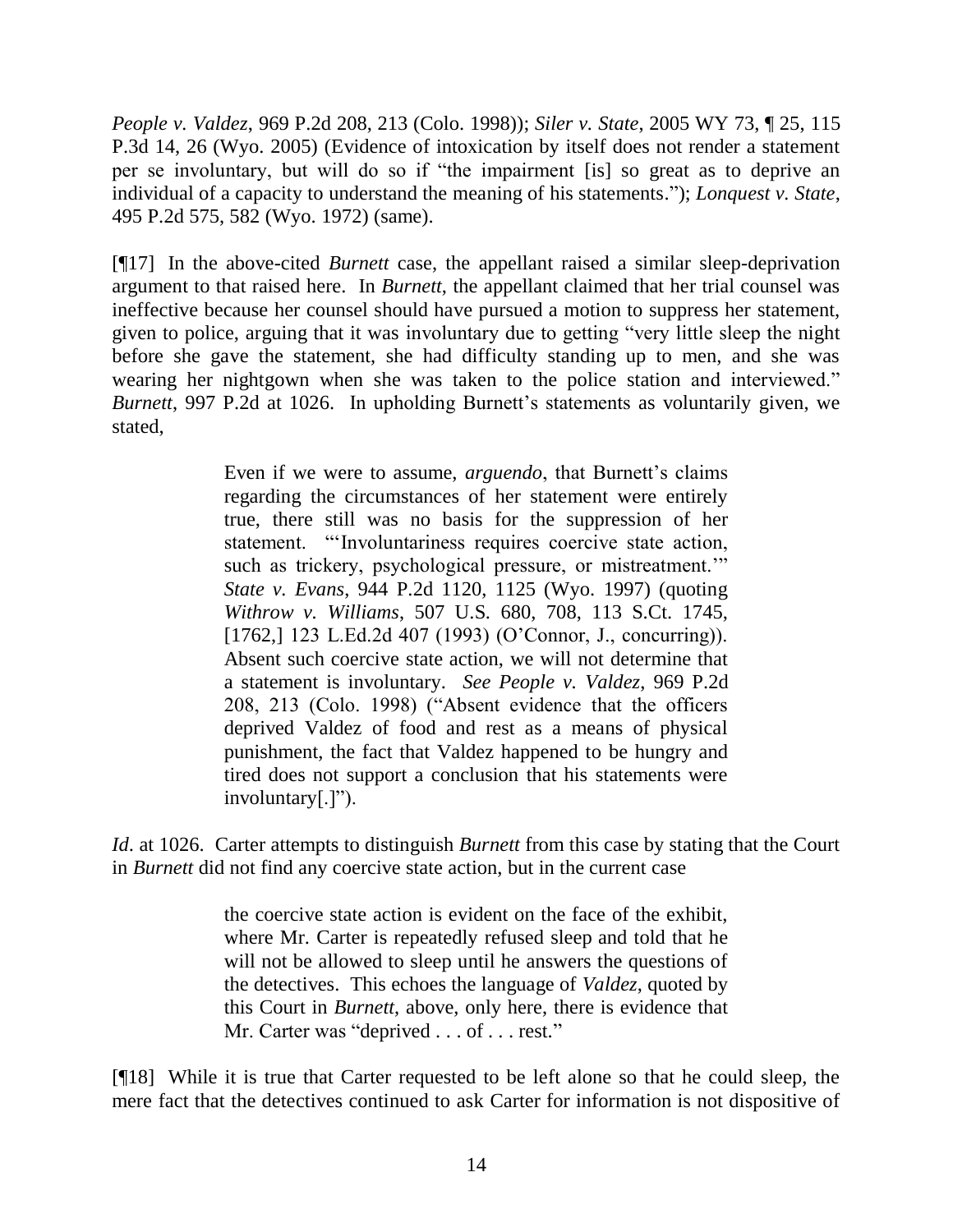whether Carter's statements were voluntary. As noted above, numerous factors are considered under a totality of the circumstances test to make a voluntariness determination. *Evans*, 944 P.2d at 1126; *see supra* ¶ 15. Application of those factors to this particular situation supports the thesis that Carter"s statements were voluntary. Carter was provided *Miranda* warnings prior to the interrogation; Carter acknowledged to detectives that he understood his rights; Carter is capable of reading and writing; Carter has a GED; Carter was 45 years old at the time of the interrogation; Carter is experienced in dealing with police having been arrested dozens of times in the past; no threats or promises were made by detectives; the interrogation was only just over an hour in length; Carter did not complain about sleep throughout the entire interrogation; sleep deprivation was not being used as a form of physical punishment; Carter was permitted to sleep for several hours from the time he was arrested, at 10:00 p.m., until the time the interrogation began, at approximately 4:30 a.m.; and Carter was not denied food or water – in fact, Carter was provided water at least twice upon request. Furthermore, a review of the interrogation video reveals that Carter was lucid and coherent throughout most of the interrogation. He seemed fully to understand what was going on and maintained his denial of involvement in the murder throughout the interrogation. Moreover, when we compare this case with other cases finding statements to be involuntary due to the totality of the circumstances, including sleep deprivation, it is evident that this case is factually much different than those cases, which compels our decision to uphold Carter's statements as voluntary. *See Greenwald v. Wisconsin*, 390 U.S. 519, 520-21, 88 S.Ct. 1152, 1153-54 (1968) (statement held involuntary where defendant requested counsel and was denied access, was not advised of his rights, was not provided food or necessary medication for high blood pressure for over thirteen hours, and defendant claimed he did not sleep from time he was arrested at 10:45 p.m. until he provided a confession at 11:30 a.m. the next day); *Clewis v. Texas*, 386 U.S. 707, 707-711, 87 S.Ct. 1338, 1339-41 (1967) (third confession by defendant involuntary because, although not denied food or sleep prior to confession, it could not be separated from facts of first two confessions where defendant was held in custody for 36 hours prior to being taken before a magistrate, had no contact with a lawyer, had little sleep or food, was administered several polygraphs, was driven on a 600 mile road trip, detained at least three different police stations, and appeared to be sick); and *Ashcraft v. Tennessee*, 322 U.S. 143, 153- 55, 64 S.Ct. 921, 926 (1944) (statements involuntary where, for 36 hours, defendant was held incommunicado, without sleep, and was questioned by numerous officers). Given the totality of the circumstances, and the cases cited herein, we cannot say that Carter"s will was overborne due to lack of sleep, which would render his statements involuntary.

[¶19] Turning now to Carter's argument relating to intoxication, we have said

Intoxication from alcohol does not per se establish involuntariness. *State v. Baker*, 4 Kan. App. 2d 340, 606 P.2d 120, 123 (1980); and *State v. Tucker*, 32 Wash. App. 83, 645 P.2d 711, 713 (1982). Instead, for intoxication to render a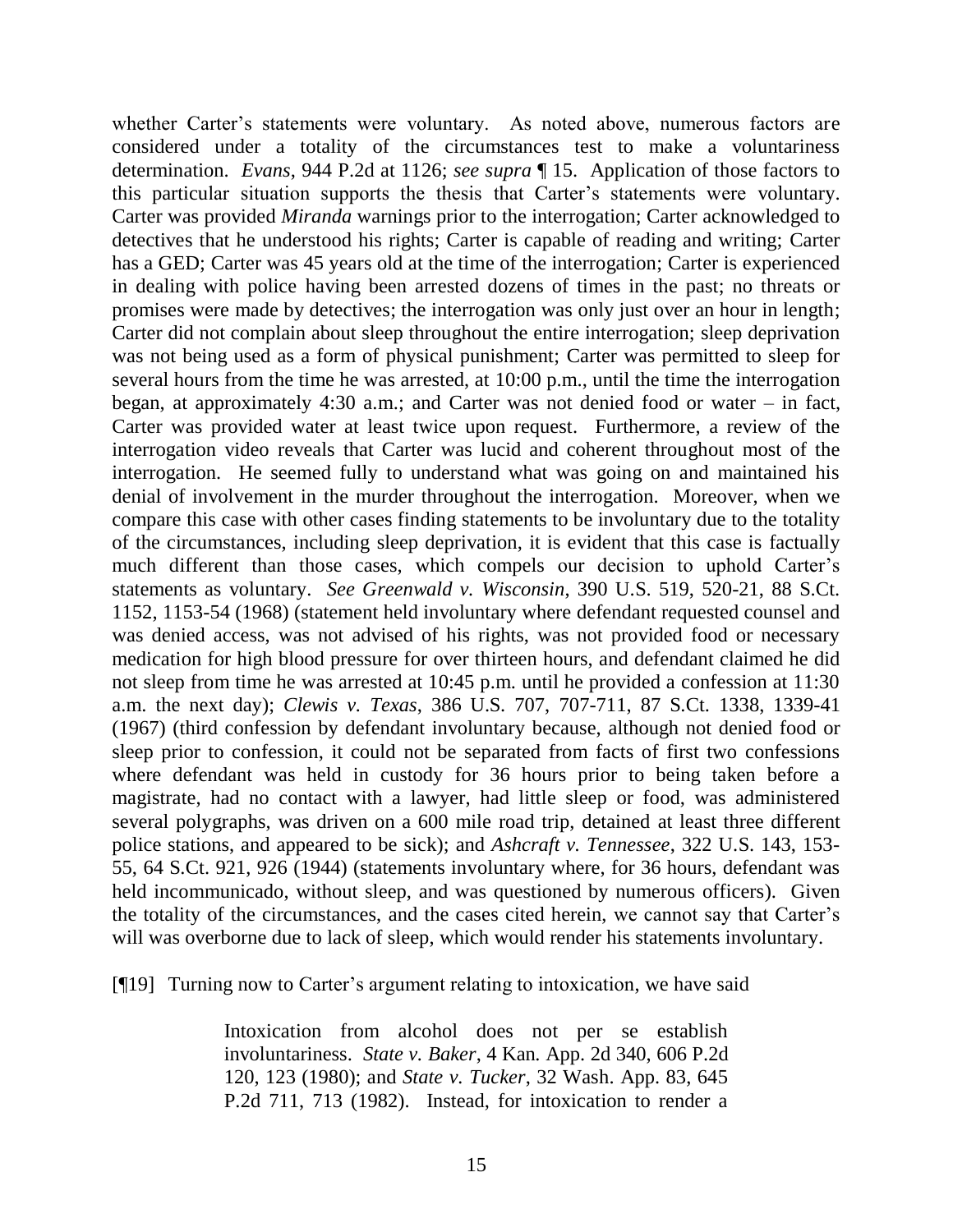confession involuntary, the impairment must be so great as to deprive an individual of a capacity to understand the meaning of his statements. *See Lee v. State*, Okla. Crim., 700 P.2d 1017, 1020 (1985). Even though a defendant appears intoxicated, the fact that he understood what he was doing, carried on a conversation and responded to questions will render the statements admissible. *State v. Curry*, 127 Ariz. 1, 617 P.2d 785, 787 (App. 1980). The proper inquiry regarding intoxication is whether a confession cannot be said to be the product of rational intellect and free will because of extreme intoxication. *State v. Corona*, 60 Or. App. 500, 655 P.2d 216, 219-220 (1982).

*Stone v. State*, 745 P.2d 1344, 1348 (Wyo. 1987). We have also stated:

> "The general rule applicable to confessions obtained from persons under intoxication has been well stated to the effect that "proof that the accused was intoxicated at the time he confessed his guilt of crime will not, without more, bar the reception of the confession in evidence. But if it is shown that the accused was intoxicated to the degree of mania, or of being unable to understand the meaning of his statements, then the confession is inadmissible." . . ."

. . . .

*Lonquest v. State,* 495 P.2d 575, 582 (Wyo. [1972]), *cert. denied*, 409 U.S. 1006, 93 S.Ct. 432, 34 L.Ed.2d 299 (1972) (*quoting People v. Schompert*, 19 N.Y.2d 300, 279 N.Y.S.2d 515, 226 N.E.2d 305, 308, *cert. denied*, 389 U.S. 874, 88 S.Ct. 164, 19 L.Ed.2d 157 (1967)).

*Siler v. State*, 2005 WY 73, ¶ 25, 115 P.3d 14, 26 (Wyo. 2005).

[¶20] As noted above, Carter was coherent during the interrogation. Although he denied any knowledge of the events about which the detectives were questioning him, he seemed to understand his situation and what the detectives were asking. He was able to answer questions relating to his name, date of birth, people he knew from the Casper area, details about the general location where the murder occurred, and to provide specific details about his whereabouts the night in question. There is no evidence of such a level of intoxication that would cause us to doubt the video, where he appeared to be coherent and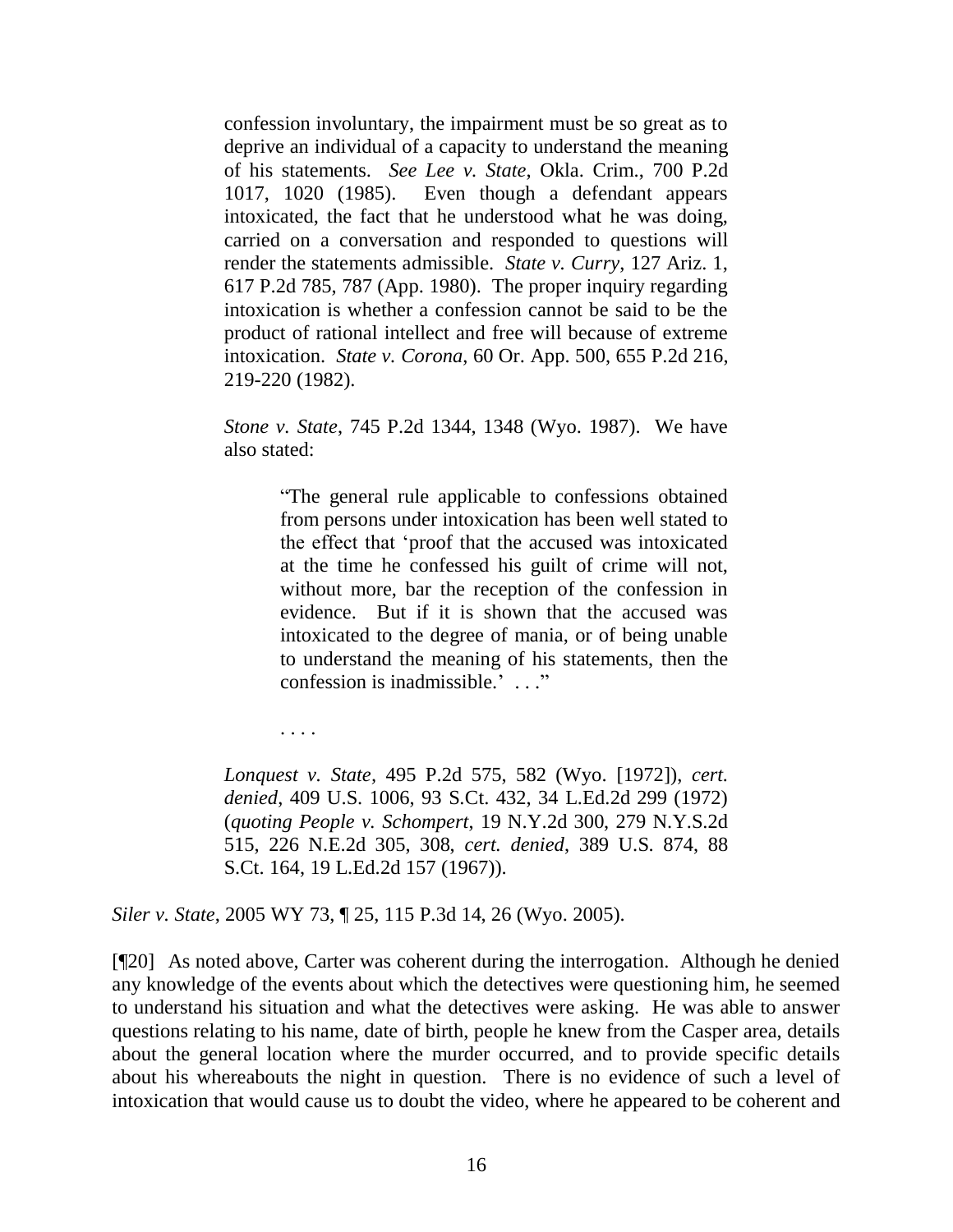able to understand the meaning of his statements. The fact that Carter claimed to have had approximately a six pack of beer and a "pint" to drink that night does not by itself show that his statements were involuntary. *Id*. at ¶ 25, at 26 (evidence that defendant was intoxicated at time of confession will not, by itself, bar admission). Furthermore, although determination of intoxication as it relates to voluntariness of statements is done on a case-by-case basis, it is worth noting that we have upheld statements in situations where the evidence of intoxication of the defendant was much more certain and extreme than in this case. *See Id*. at ¶¶ 23-28, at 25-28 (statements held voluntary although witnesses corroborated defendant's claims of excessive drinking the night prior to his early morning confession and officer"s statements of strong odor of alcohol on defendant"s breath); *Stone v. State*, 745 P.2d 1344, 1347-48 (Wyo. 1987) (statements upheld where defendant"s blood alcohol content was between 0.15 and 0.20 around time of statements and officer noted an of odor of alcohol coming from defendant); *Lonquest*, 495 P.2d at 579-82 (statements upheld where defendant"s blood alcohol content was 0.374, one-and-one-half hours prior to statements). Accordingly, we cannot say that Carter's statements were involuntary.

[¶21] Therefore, because it has not been shown that Carter"s will was overborne due to sleep deprivation or intoxication, it also has not been shown that Carter's trial counsel was ineffective for failing to file a motion to suppress his statements based on those grounds.

# **3. Calling a defense witness who was impeached by the State**

[¶22] Carter's final claim of ineffective assistance of trial counsel is based on the fact that his trial counsel called a witness, E.W., in his defense who was subsequently impeached by the State. Specifically, Carter claims that because E.W. testified inconsistently with what he told police the night of the murder that his trial counsel was ineffective for calling E.W. as a witness because E.W. was so easily impeached and therefore was not credible to the jury. At trial, E.W. testified on direct examination that he had not been drinking the night of the murder because he was on probation. He further testified that he witnessed Moody get up from a chair and push Carter to the ground and then follow Carter as he tried to walk away. At that point, E.W."s testimony appeared to favor Carter in that it helped prove that Moody was the aggressor. However, on cross-examination, when asked about being questioned by the police regarding his whereabouts and whether he told the police that he was at a bar earlier in the evening, E.W. denied having spoken with the police at all that night. The State then called, as a rebuttal witness, the police officer who spoke with E.W. the night of the murder. The officer testified that E.W. told him that night that he and a couple of friends had just returned from the bar and did not see anything that occurred.

[¶23] It is clear from the record that the State was able effectively to question the reliability of E.W."s testimony through cross-examination and use of a rebuttal witness.